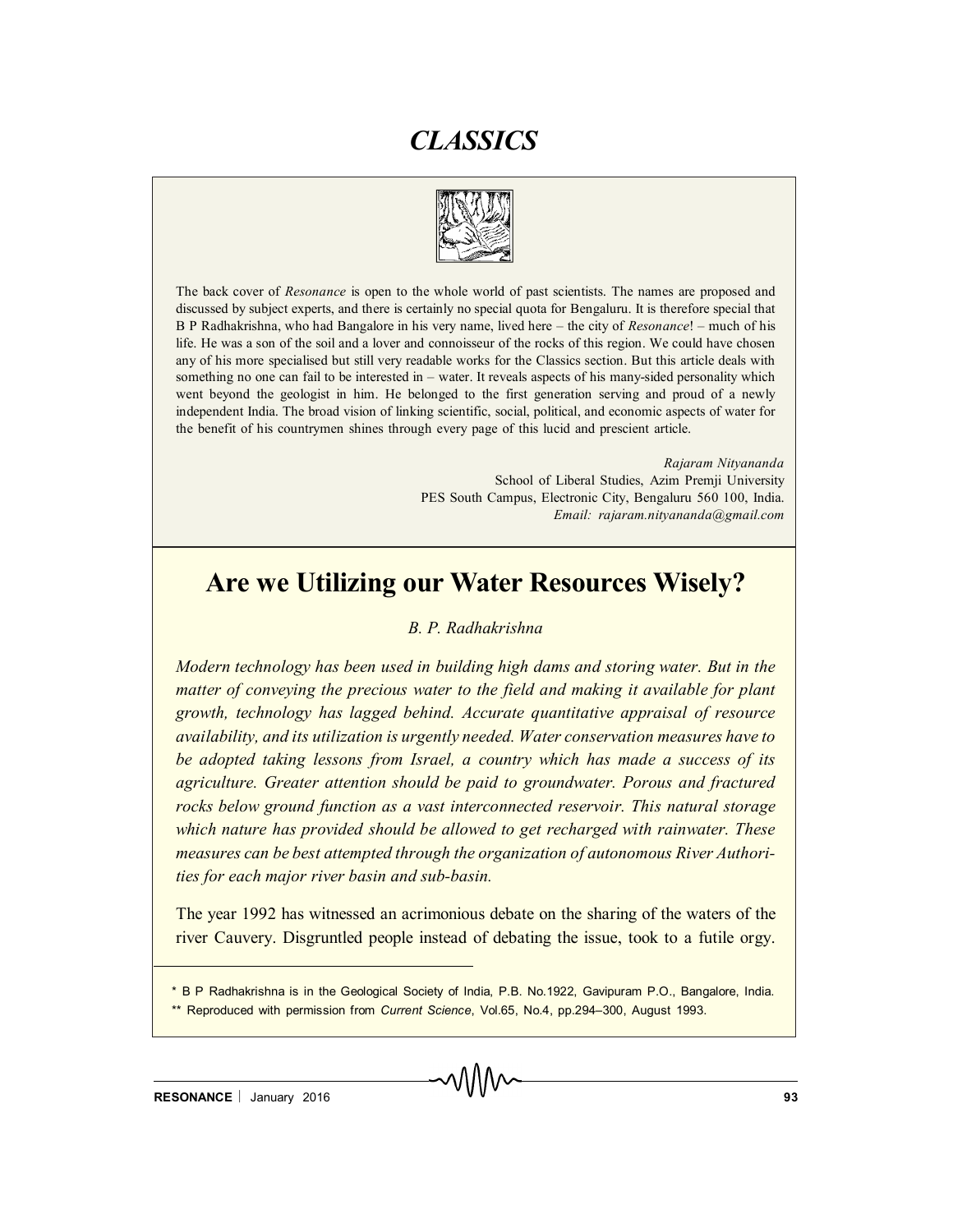Violence and arson fanned by virulent speeches by politicians, marked the reaction of the people affected. In this imbroglio the more important question of whether the available resources were being used efficiently or not was not given due consideration. Hence, I feel compelled to focus attention on the aspects of water conservation which offer the best means of successfully managing our water resources. Special plea is made to scientists of all disciplines to take particular interest in solving problems of our countryside, especially the question of wise utilization of our soil and water resources.

### **The problem**

'I can foretell the way of celestial bodies, but cannot say anything of the movement of a small drop of water'– so said Galileo, the great astronomer, a long while ago thereby emphasizing our ignorance about such a common and seemingly abundant commodity as water. Most of us have taken this resource for granted and failed in properly estimating the extent of its availability and utilization. The average annual rainfall over our land is 1170 mm. Even the more arid parts receive a minimum of at least 200 mm of rain. Many parts of the world do not receive as much rainfall as we do in this country. If people have started complaining of shortage*,* it can only be due to adoption of wrong technologies and policies leading to mismanagement and inefficient utilization of a precious resource.

In the first flush of Independence, there began a craze for building high dams across major rivers for storing water and making it available for irrigation. Large sums of borrowed money were spent over the construction of these structures and water conveyor systems. A considerable extent of good fertile land was incidentally allowed to get submerged, causing wholesale displacement of population and submergence of rich agricultural and forest land. No doubt, a vast area was brought under irrigation, but very little thought was given to the wise utilization of the stored water. There was also no attempt at making people aware of the value of water since no part of the cost in providing it was charged to the beneficiary. Fields were allowed to get freely flooded despite the fact that too much of water to the crop was as bad as too little.

Water judiciously used can assure better production. The example of groundwater irrigation can be cited. This is 100% privately managed but helped by subsidies for small marginal farmers. The farmer invests his own money on sinking a well within his field and in fitting it with a pump set. He also pays the cost of diesel or electric power to run the pump. Having spent so much of his hard-earned money, he knows the value of water and uses it sparingly and efficiently. It may surprise many to learn that the highest yields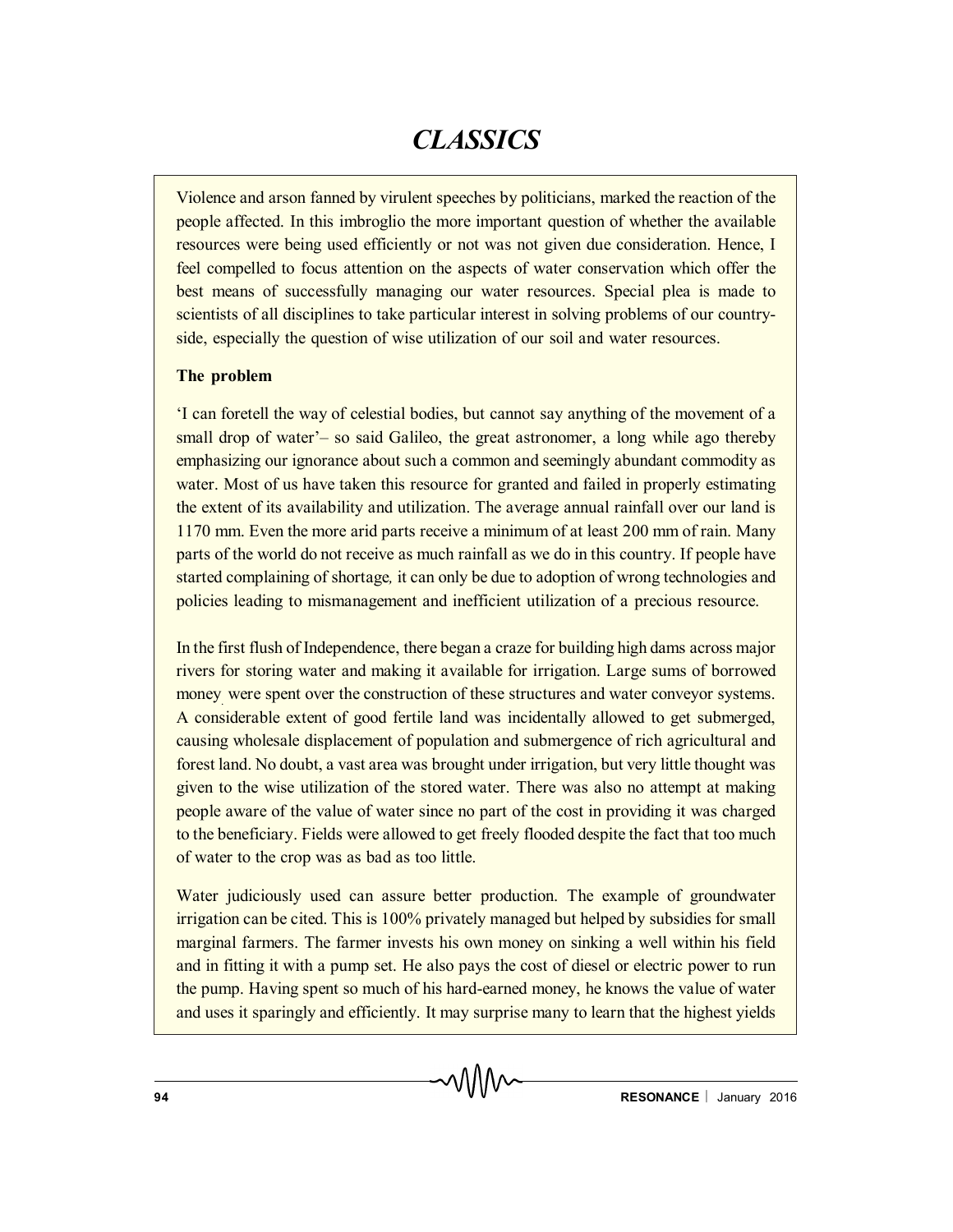of paddy per acre are from fields benefited by groundwater irrigation.

In the period between 1951 and 1985, the area irrigated by major reservoirs increased from 7.5 to 15.4 million hectares (M. ha.) at an expenditure of about Rs 15,000 crores. In the same period, groundwater irrigation registered a spectacular growth from 5 to 20 M.ha., a net increase by 15 M.ha. with no part of the cost of development being borne by the State. This is an example of what can be achieved through individual effort even in the field of irrigation. Our present day need, therefore, is not so much on heavy investments on major irrigation projects, but on proper water management of available resources.

### **Adequate data, a primary requisite**

Presently, there is no reliable data on both the availability of water and the extent of its utilization for agricultural, domestic and industrial purposes. Stream-flow information is inadequate. Even limited data being collected by official agencies are kept as closely guarded secret and not made freely available for analysis and evaluation. Information on how much water is really necessary for assuring a good crop in different soil and climatic regions is again inadequate and even when specified, has not been applied in practice. Reliable quantitative appraisal of the availability and extent of utilization of surface as well as groundwater resource in different regions of the State is, therefore, the first prerequisite for wise management of the resource. Broad forecasts (which are no more than guestimates) are, no doubt, projected from time to time but these are just not enough. Specific studies over smaller catchments, quantification of data and free and unfettered dissemination of knowledge are essential. Data should not only be gathered but shared. Secretive ways are detrimental to progress. In the same way as meteorological data are published in daily papers, stream flow data and groundwater level data should also get published at specified intervals and their implications discussed. Modern irrigation is a specialized operation and has to take note of a number of factors. Unmeasured and, in almost all cases excessive application of water, are the root causes for the ills associated with our major irrigation projects.

### **Inefficient practices**

Irrigation engineers themselves admit that water in the case of major irrigation works is used inefficiently. Steps, however, are not initiated to improve matters. Irrigation continues to remain as the largest sick industry. The craze for big dams and long systems of canals still continues unabated despite the fact that major projects cost enormous amounts of money, and take unduly long time to complete. There is hardly any return on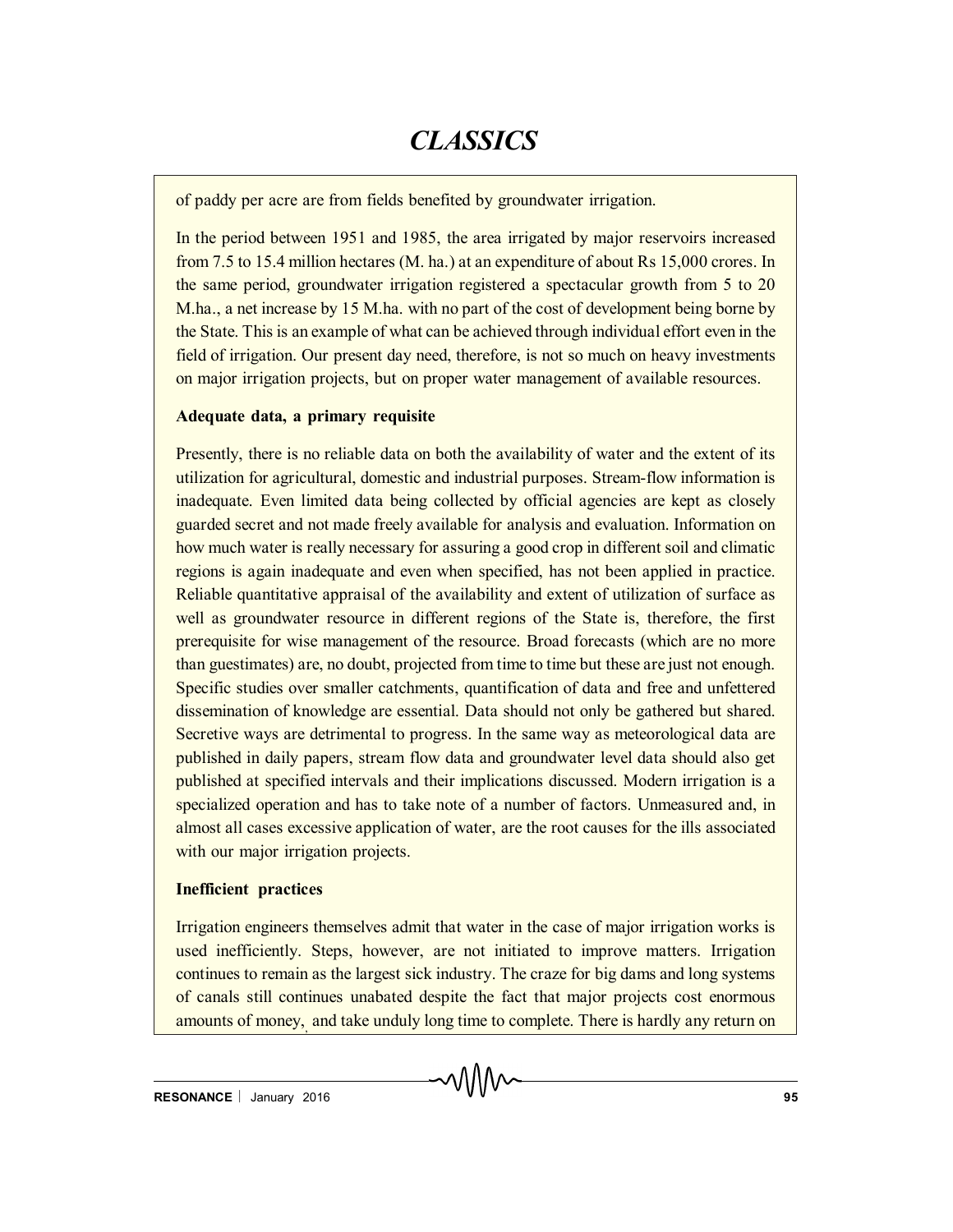the huge amounts invested. Those entrusted with the execution of these works do not seem to be concerned about ensuring a reasonable early return on the capital. Small-scale alternatives like smaller dams, lift irrigation schemes and water-harvesting tanks which are less costly, easy to manage and more flexible, are not given the importance that they deserve. In the case of smaller projects, there is a sense of participation in management which is lacking in the case of major irrigation projects which remain as examples of wasteful utilization of a precious resource. In the existing irrigation system, there are very few regulatory structures in the main canals, and hardly any in the minor canals for exercising effective control of water. In the delta regions, fields are literally allowed to get flooded with practically no attempt at adopting water conservation measures. Such irrigation practices, apart from wasting a resource in short supply, have led to degradation of land. Heavy irrigation of the black soil tracts in the valleys of Tungabhadra, Bhima, Ghataprabha and Malaprabha are glaring instances of wrong practices adopted. Black soils are moisture retentive and are more saline than other types. Heavy irrigation without adequate drainage and adoption of wrong cropping pattern have tended to degrade the once fertile soil. Black soils have tremendous potential if only their physical and chemical properties are appreciated and the right quantity of water provided at the right time. Excess irrigation has ruined this priceless resource and reduced rich agricultural land into worthless saline tracts. This has happened in Punjab, parts of UP and Rajasthan and is happening in Bellary, Gulbarga and Raichur districts of Karnataka.

### **Water to be priced**

As long as farmers are kept ignorant of the cost involved in supplying water, they will continue to clamour for more and more of the resource and will refuse to see reason and adopt water-conservation practices. They also turn a blind eye to the fact that by feeding excess water, they are causing permanent damage to their own land besides seriously affecting productivity. It is inevitable in the modern context that water should be priced.

It has been estimated that losses through percolation in unlined canals can be as high as 30 to 50% of the water entering the canal head. The country cannot afford such colossal wastage. Supply of measured quantities of water through a network of pipes instead of through open channels, should be seriously thought of and relative economics worked out. This is possible when a value is fixed for the water supplied. Where land holdings are small, supply of regulated quantities of water by means of pipes will assure better results and more efficient use of water.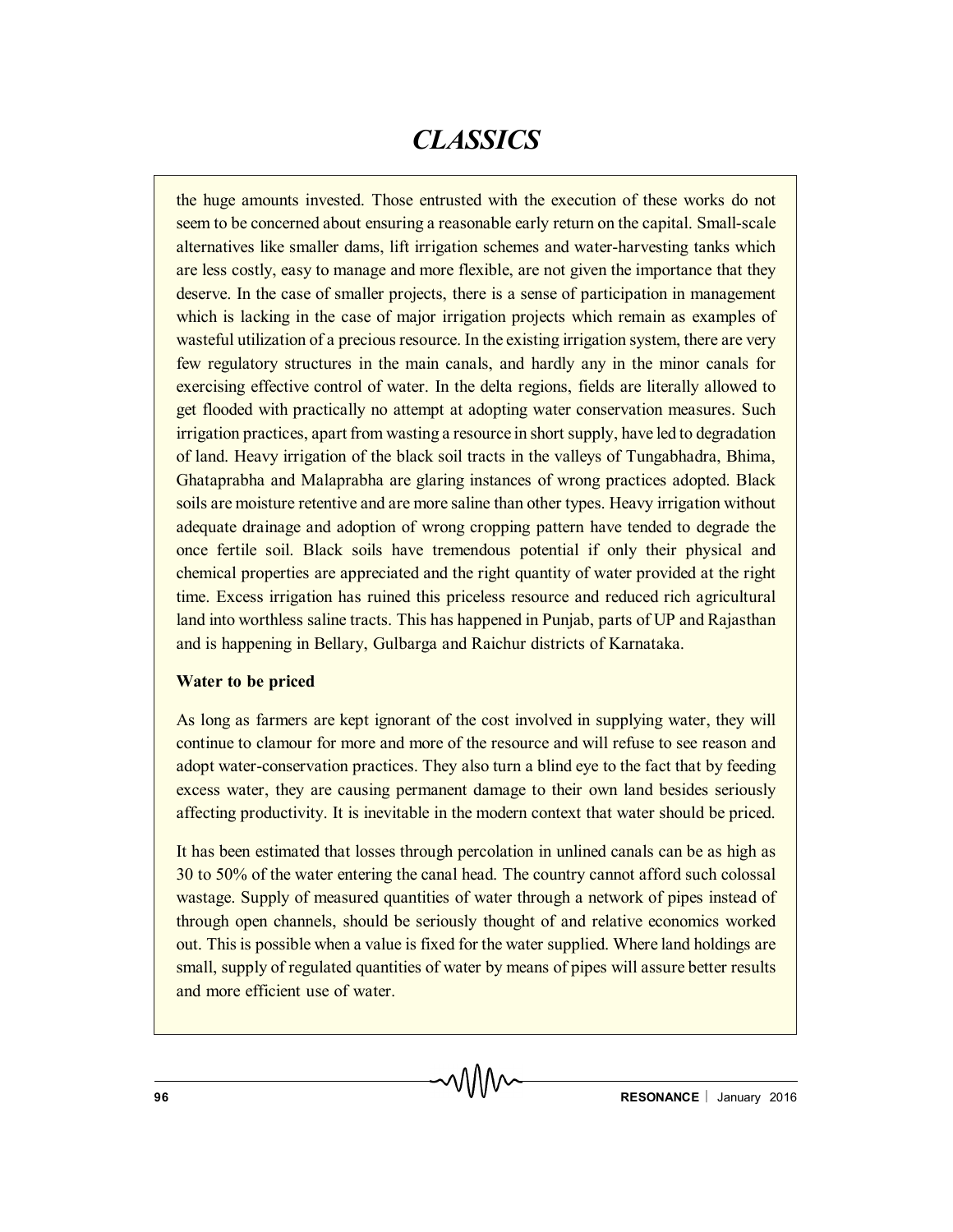In the irrigation practice that is presently prevailing, regulatory structures and measuring devices are conspicuously absent. No thought is given to providing drainage for the excess water used, in flood irrigation and in making effective use of the water so saved.

In Israel, measures have been initiated to strictly regulate water supply and feeding measured quantities of water through adoption of water-conservation practices. By conveying water through pipes, installing meters for regulating the supply and adopting sprinkle and drip irrigation, they have been able to use 85% of the water that is potentially available. In the system of flood irrigation, which we continue to indulge in, as much as 60% of the water stored, at great cost, is wasted through evaporation and percolation.

Maximum water conservation can be achieved by adopting modern irrigation techniques, conveying and delivering water through pipes and applied directly to the root zones of plants at controlled rates. Irrigation engineers are likely to dismiss the suggestion as impracticable for a developing country like India on account of its high cost. This is a wrong approach. One should not close his eyes to the immense benefits that will accrue through controlled irrigation. Effecting improvements in our irrigation practices is not an impossible task, if irrigation engineers, laboratory scientists, agriculture experts and social workers get together to hammer out procedures for better utilization of water. Spectacular results can still be achieved if there is a will and if only the problems are tackled on scientific basis and solved.

### **The example of Israel**

Israel is a small country compared to India, covering an area of just 25,000 km<sup>2</sup> in extent. A good part of it is arid and a desert region receiving annually less than 200 mm of rainfall. Yet, this nation has demonstrated how wisely and efficiently water resources can be managed. The entire potential water-supply has been brought under control and utilized. Hydrologic exploration has been perfected, adopting the most modern technology. Isotopes have been used to determine aquifer boundaries, and recharge rates have been calculated. Computer-based models have served to simulate. the dynamic balance of water and evaluate the consequences . of alternative water use scenarios.

Israel has also formulated a comprehensive law reserving for the State the exclusive right of ownership of water, and allowed use of only prescribed quantities under licence. Norms for water use have been established for different regions and for specific purposes after a good deal of study and experimentation. Wells are monitored continuously to ensure that there is no over-exploitation of the aquifer. Groundwater is not considered as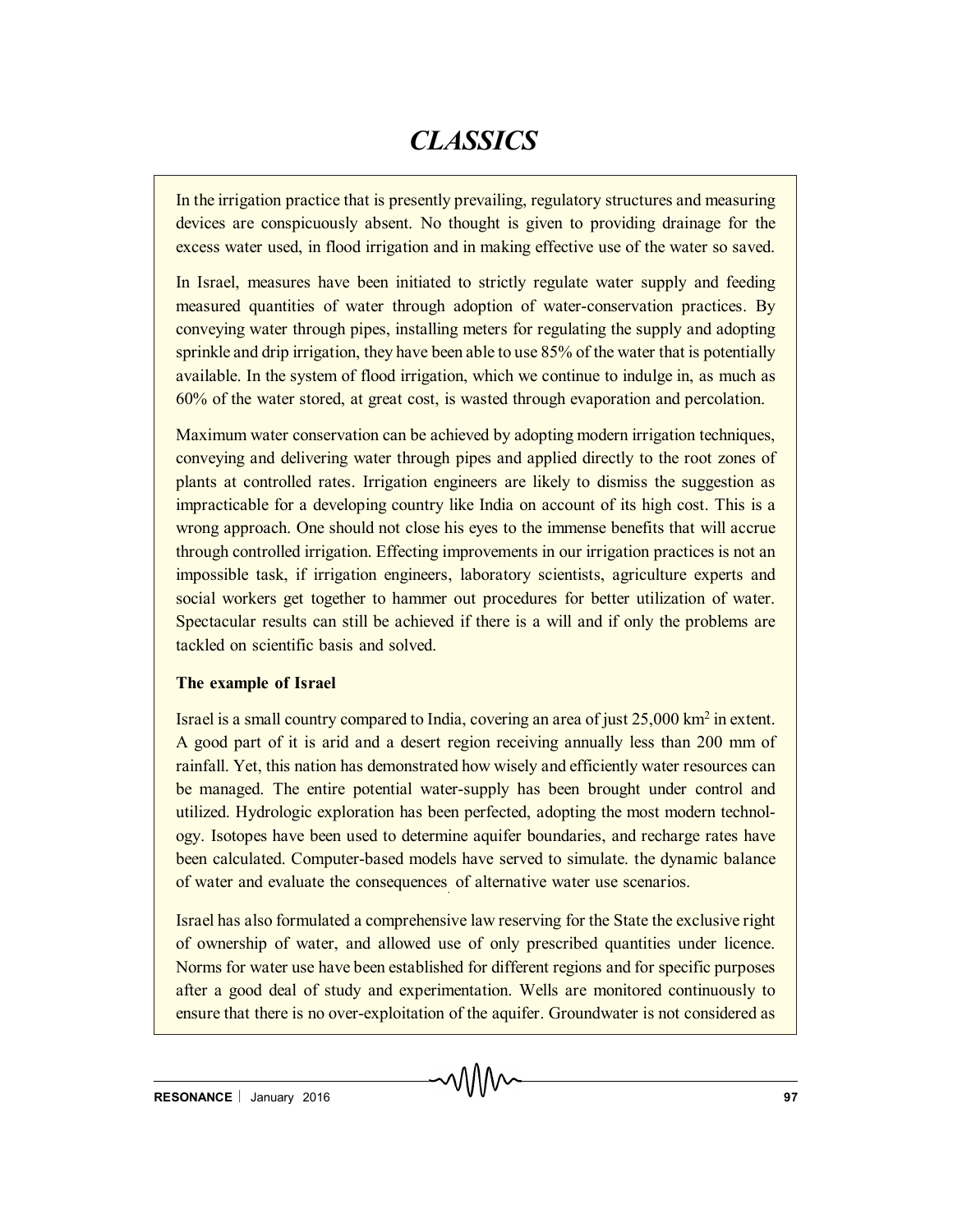a private resource. Its use is also effectively controlled. Nearly all water is conveyed through pipes and under pressure. Meters are installed to regulate supply and prevent wastage. In addition, municipal sewage is reclaimed and used for irrigation and industrial purposes. An irrigation efficiency of over 80% has been claimed. Water application for unit area has been reduced and the yields increased dramatically. Value of agricultural production is stated to have increased by more than 100 per cent as a result of the above measures. Israel has thus demonstrated how to combat water scarcity with the adoption of modern technology. The example of Israel is worthy of emulation.

### **Conjunctive use of surface and groundwater**

It should be emphasized that surface and ground water, both form part of the same hydrological system and that in any wise scheme of utilization, one should supplement the other. River deltas are rich both in surface and groundwater resources. A good part of the water used for irrigation recharges the groundwater body and, is available for re-use. The adoption of practices aimed at the conjunctive use of both surface and ground water is, no doubt preached, but never seriously practised. Agencies going into the question of assessing the extent of water that is available for distribution must take into account the groundwater potential of irrigated tracts.

At present, there are two different standards adopted in respect of surface and groundwater irrigation. Groundwater is considered as a private resource and left to the free will of the farmers for its development. The farmer finds the money for constructing the well and installing a pump set. In the case of surface water, however, governments assume full responsibility of providing water, and delivering, it literally at the doorsteps of the farmer. It is not clear why such differing standards, one for groundwater and another for surface water, are adopted. Like all other benefits, costs of operation and interest on the investment, whether on surface water or groundwater, have to be passed on to the beneficiary. It is only then that the true value of the resource will be realized and better practices of using water sparingly will get adopted.

Large-scale utilization of groundwater especially in the delta region is particularly feasible. Every effort should be made at utilizing this untapped resource in summer months when surface water supplies diminish. According to an 'UNDP estimate, the groundwater potential of the Cauvery delta is  $3650 \text{ M m}^3$ , which is nearly three times the storage at Krishnarajasagar  $(1269 \text{ M m}^3)$ . Is it wise to allow this quantity of water to remain unutilized?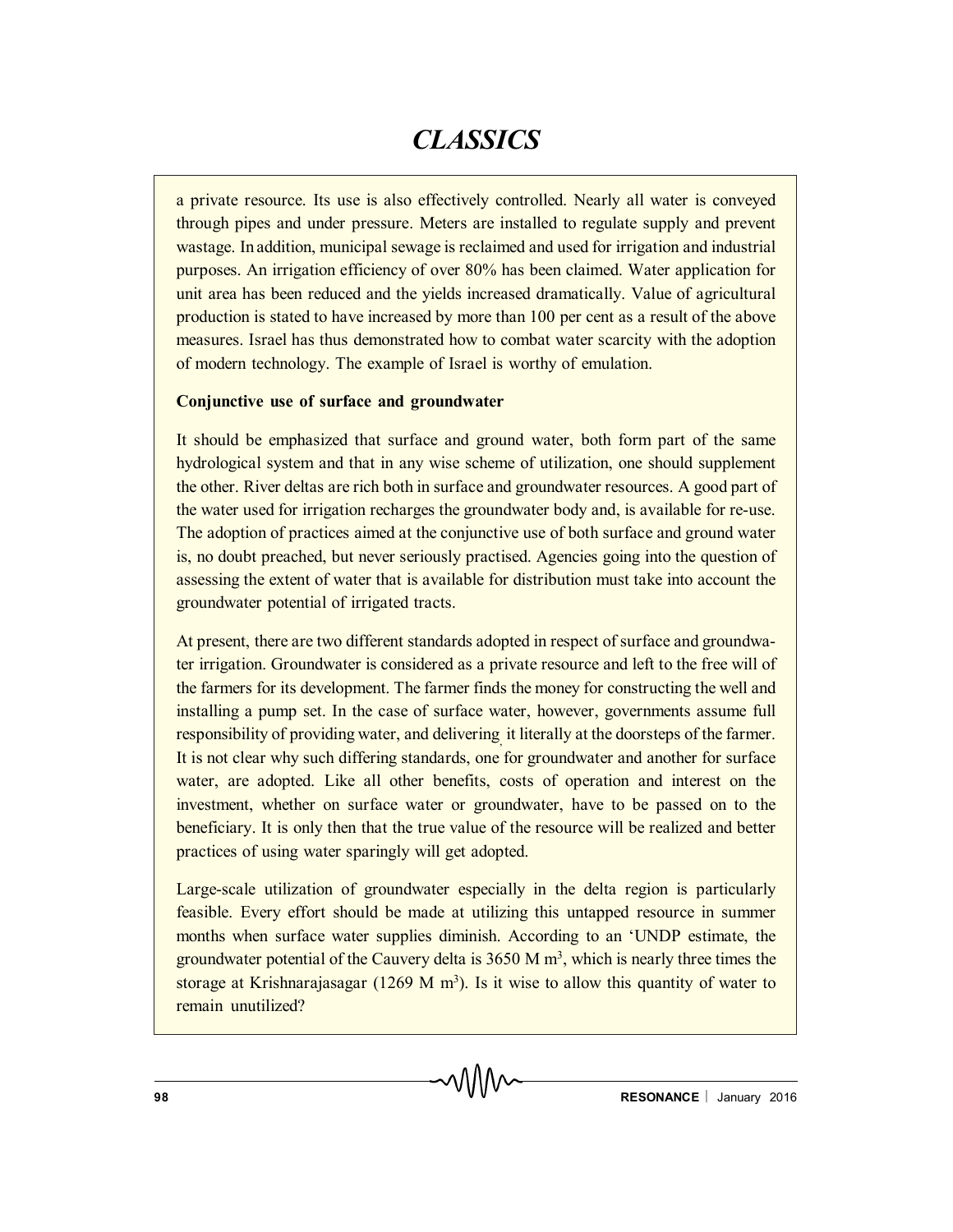### **Cropping pattern**

Multi-cropping pattern, as against the present practice of monoculture, is expected to provide adequate water for year-round irrigation. Paddy should be grown in the rainy season while in the succeeding season, moisture prevailing on the soil should be used in growing crops like maize, ragi, soyabean, cotton and pulses whose yields are expected to be 4 to 5 tonnes per hectare as against just 1.5 tonnes of paddy for the same cropped area. Sugarcane consumes enormous quantities of water and it is unwise to promote growth of such crops in areas of water scarcity.

Considerable experimentation in deciding the cropping pattern suited to different soil characteristics and the food habits of the people is necessary. Ragi is the most suited crop for the arid and semi-arid parts of Karnataka State. Yet, its cultivation has been most neglected and large extent of suitable land has been allowed to lie fallow. After Independence, there has been an unfortunate trend in food habits, wheat and rice taking the place of ragi. Instead of becoming self-reliant, the population of these regions has to depend more and more on outside sources, requiring avoidable expenditure on transport and wastage.

Yields under flood irrigation as practised in India are too low, amounting to less than one tonne per hectare. With effective control, use of hybrid varieties and fertilizers, Japan has been able to step up production to as much as 5.5 tonnes per hectare (see Figure 1). Yields of even up to 8 tonnes are stated to be possible by a combination of relevant practices. This gives a measure of what can be achieved through wise management of water resources and adoption of modern agriculture.

#### **Resource management**

Water resource management is not the business of irrigation engineers alone. It should be the concern of an interdisciplinary team of engineers, ecologists, geologists, planners and administrators. They should lose no time in drawing up a programme of research about optimum use of water, posing questions and trying to find answers for them. There should be a vigorous effort at preparation of manuals and popular books and dissemination of knowledge. A willing participation of the people is essential to make a success of our agriculture.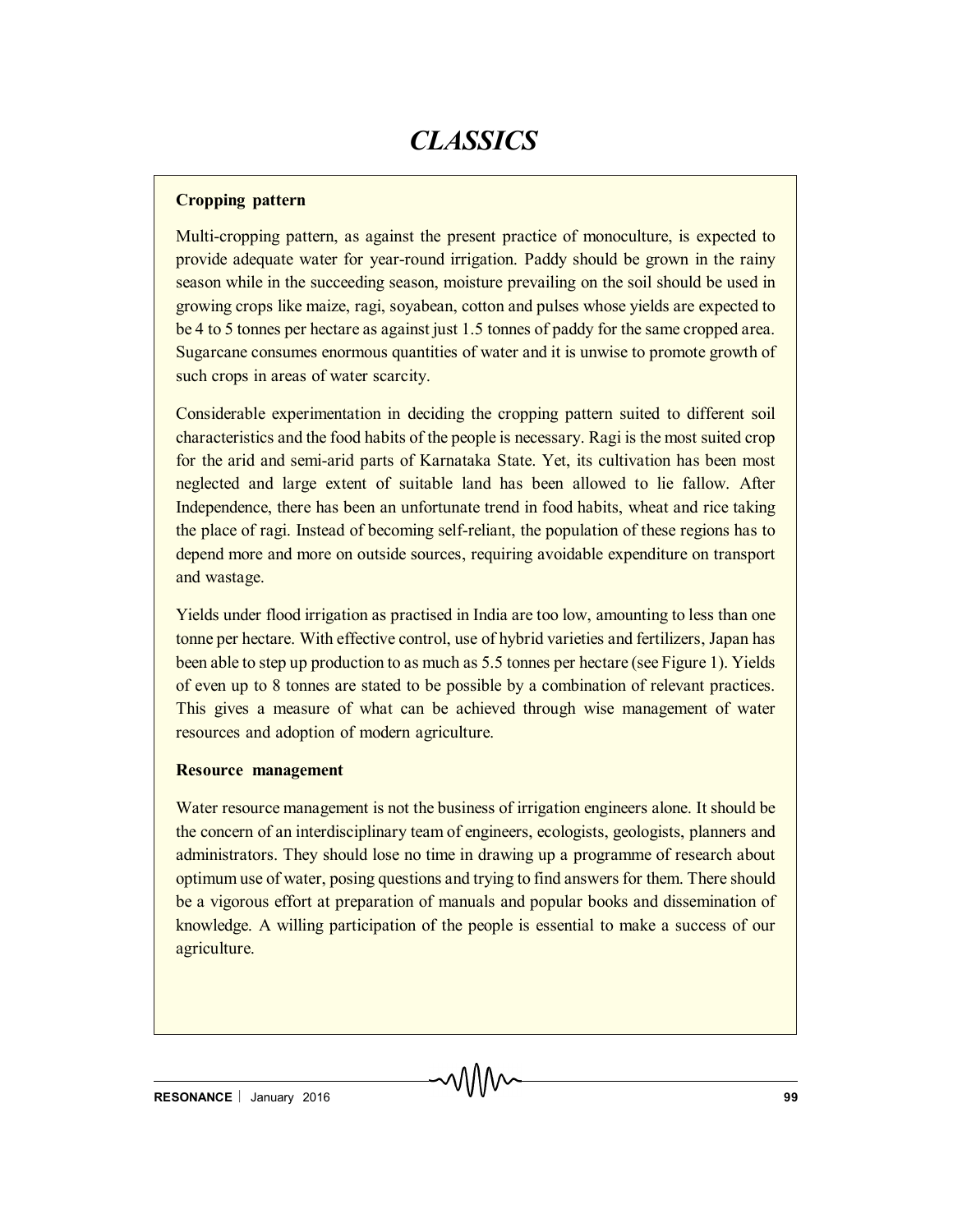

### **Consolidation of land holdings**

If perceptible progress has to be registered and progressive policies in efficient water management have to be adopted, it is inevitable that some type of co-operative endeavour should replace the excessive fragmentation of land into uneconomic units. Cooperative or collaborative village is not a new concept. The ancient agrarian system was based on cooperative endeavour. Such self-governing village communities should be revived. The adoption of modern technology will become easier and practicable if the units to be benefitted are large and viable. Equitable supply of water for irrigation on measured volumetric basis, which is the only scientific way, will become practicable if landholdings are large. It is inevitable, therefore, that farmers in their own interests should get together and form themselves into cooperatives. Finances then will become easily available. What is more important, it will then become possible to hire experienced scientists and technologists for improvement of their farms. Green-houses, model farms, fruit gardens, coconut groves, should enliven the landscape of the countryside. Flight of labour to cities should stop. When agriculture becomes a prosperous industry, we can expect a reverse trend to set in with scientists, technologists and doctors moving towards villages. It is scientific agriculture that can bring prosperity to the countryside.

### **Recharging groundwater reservoirs**

Although rainfall is plentiful, it is confined to just four months in the year which points to the need for storing the excess water at places where it falls. Dams are, no doubt, one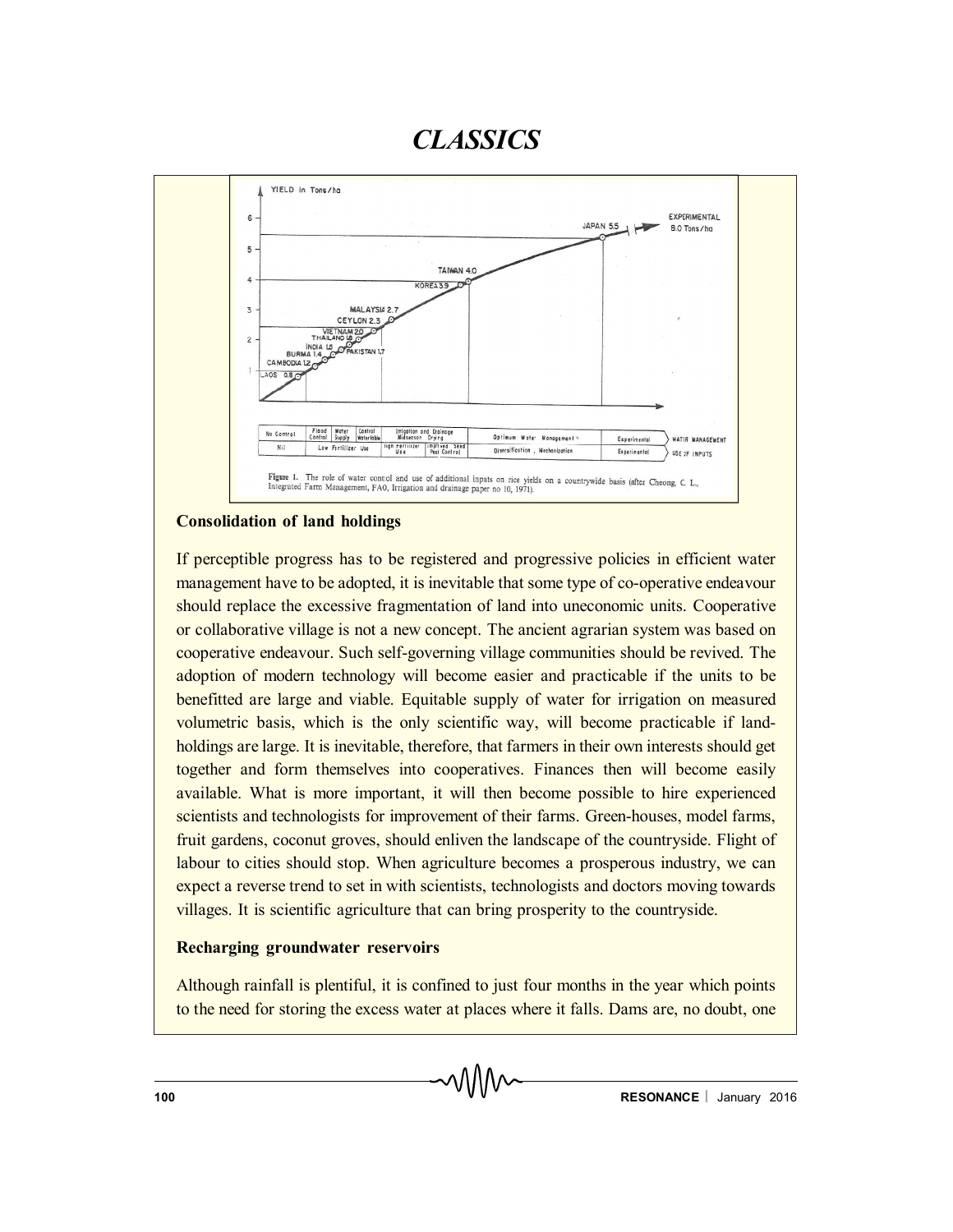way of storing flood water, but these structures built at enormous expense will benefit the favoured few living in river valleys, leaving the large majority of farmers unprovided. The needs of this larger section is more urgent. Stored water on the surface is subject to heavy losses through evaporation. Pervious and fractured rocks below ground, on the other hand, offer the best medium for storage of water. Nature has provided interconnected reservoirs of vast extent underground. Skills have to be developed for arresting rain water where it falls and allowing it to recharge the groundwater reservoir. Afforestation of catchment areas, contour bunding, levelling of land, creation of farm ponds are measures aimed at arresting the flow of water on the surface and directing it below ground. Presently no serious thought is being given to this important aspect. Water and, along with it, soil are getting washed away. Apart from this grave loss, through soil erosion, there is the greater risk of rapid siltation and reduction in storage capacities of reservoirs.

#### **Organizing agriculture as an industry**

Coffee and tea are plantation crops and present a picture of success in agriculture. In fact, India is a leading producer of tea and coffee in the world with higher yields recorded per hectare. This has been made possible through wise management and adoption of modern technology. The same is not the case with rice or wheat. India occupies a low position in respect of these crops, producing only a fifth of the yield attained by advanced countries. The reason is not far to seek. While in the case of plantation crops, holdings are large and production scientifically manipulated, in the case of rice and ragi, holdings are fragmented and developments are left to the whims and fancies of innumerable individual farmers who lack the resources for adopting modern scientific agriculture. Nothing significant can be achieved under these circumstances. Agriculture, if it is to become successful, should get organized as an industry with adequate finance and organizational input.

#### **Improvement in arid and semi-arid lands**

It is not enough if irrigation engineers restrict their attention to river valleys alone. There are large areas of arid and semi-arid land which have to be assured of water. Drip irrigation by tapping groundwater offers the best way of bringing benefits of irrigation to such lands. There is greater need for concentrating on such programmes rather than on building large dams. Planned use of surface and groundwater offers the best means of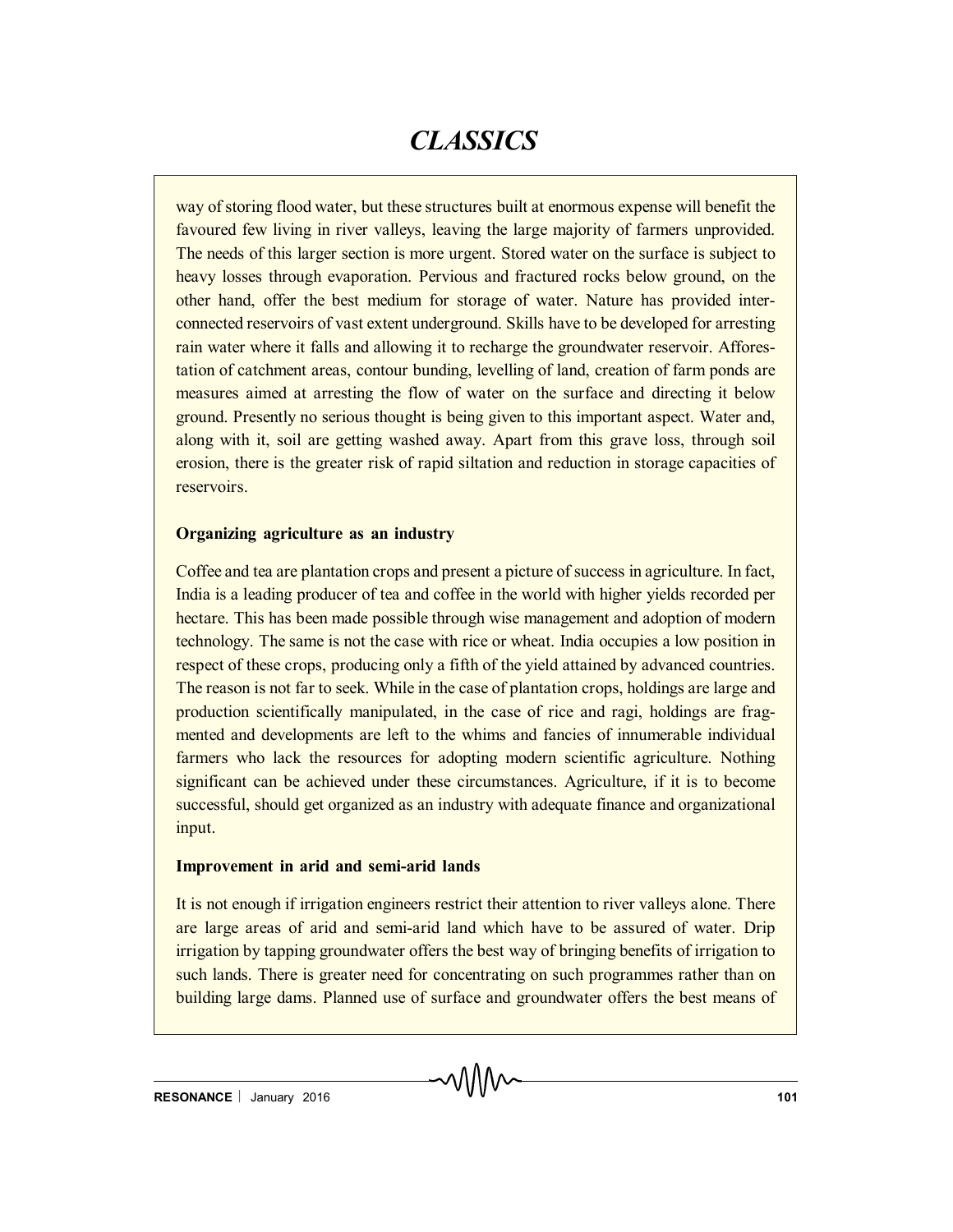providing water for irrigation all over the country and not necessarily restricted to river valleys. Strict control in utilization of the resources is, however, necessary. Unrestricted exploitation may end in disaster. Well-owners should be permitted to utilize only a prescribed quantum of water and nothing more. Withdrawal of groundwater in excess of annual recharge will lower the water table and makes wells go dry. Water will not be available even for drinking purposes, let alone for irrigation.

Wherever water resources have been harnessed through small tanks and wells, the environment and the lives of the people have got transformed without the governments having to incur heavy expenditure. Embankments can be constructed through local effort by employing local labour. Desiltation of tanks is a continuous process and the fertile silt can be put back to the fields.

Construction of contour ditches to collect water from hill slopes is an important waterharvesting technique. Hardly any attention has been given to this essential practice which aims at arresting the flow. of water allowing it to percolate and charge the groundwater reservoirs. Construction of such ditches and planting of trees in the catchment area will prevent soil erosion and will greatly augment groundwater storage.

### **Need for new approach – River Authorities**

Establishment of River Boards or River Authorities with responsibilities for developing the entire basin or sub-basin is a step which should no longer be postponed. A start has to be made towards collection of accurate hydrological data relating to resource availability as well as extent of utilization for every major basin and sub-basin in the country. Public should have access to information so collected by official agencies. Educating the intelligent farmer and making him understand the paramount need for conservation of water is the primary task that awaits our scientists, technologists and administrators. A system of licensing is inevitable if water has to be allocated among different users equitably. All users of water, whether surface or groundwater, should be subject to such a licensing system by the river authority. Such authorities should be manned by representatives of the user organizations ably assisted by scientists with knowledge of public water supply. Decisions should not be imposed from above, but arrived at through general consensus. In such a system, the beneficiaries can be expected to come forward to pay the full price of the irrigation water they utilize. In fact, the spectacular developments in groundwater irrigation has been made possible through initiative of individual farmers.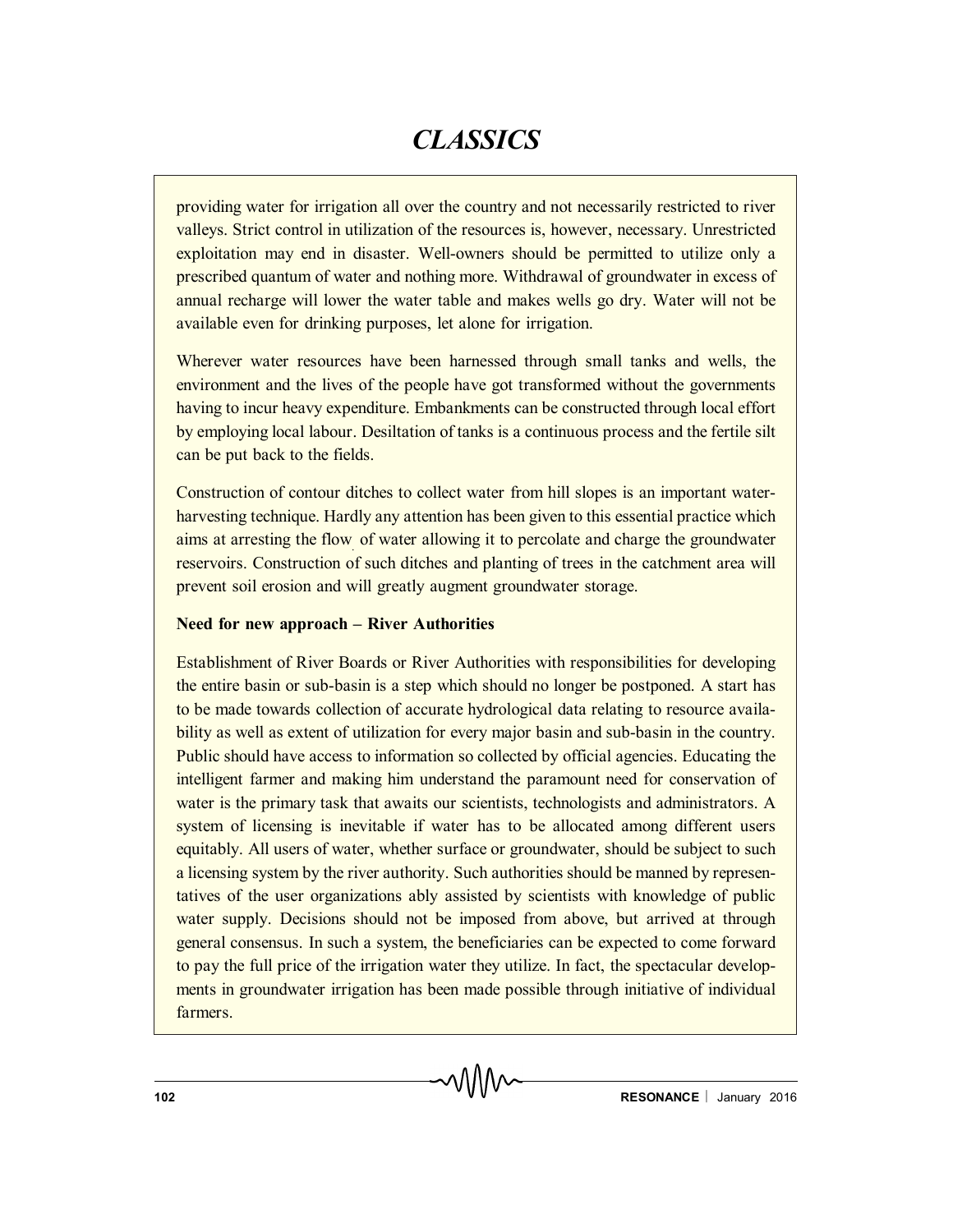Water conservation will become effective when the whole system is self-supporting, the users of the resource willingly coming forward to share the costs of distribution. Administrative expenses will then get spread among all the water users equitably. The whole system should be based on self-reliance and autonomy without interference from any outside agency.

The above is not an impracticable suggestion. It should be given a trial in respect of a few smaller basins initially and extended to larger basins as the benefits of the scheme become apparent. In fact, enlightened farmers have taken to progressive methods like drip and sprinkler irrigation. These efforts are on an individual basis. No organized effort by village communities as a whole has been attempted. What is urgent today is the realization that construction of large dams and persisting with wasteful practices like flood irrigation is not going to improve agricultural production. Bold innovative thinking is necessary. Clamour for doles and subsidies on the part of farmers should end. They should become self-reliant. Agriculture should get organized as an industry with maximum scientific and technological input.

River authorities should also concern themselves about the up-keep of tanks within the basin. Tanks are an essential part of village life. They serve to recharge the groundwater reservoir and making water available to dry-land areas downstream by means of wells. They afford the best means of storing rain water where it falls. Priority attention should, therefore, be given to renovation of tanks, by desilting them, and lining the canals. Management of tanks should be left to river authorities which can sell the water to farmers and thereby find the resources for maintenance and upkeep.

I am here tempted to quote the eloquent words of Burke, in praise of work leading to the construction of tanks. Speaking about the tanks of the Carnatic, he has said:

These are the monuments of real kings, who were the fathers of their people, testators to a posterity which they embraced as their own. These are the grand sculptures built by ambition; but by the ambition of an insatiable benevolence, which not content with reigning in the dispensation of happiness during the contracted time of human life, had strained with all the reachings and gropings of a vivacious mind to extend the dominion of their bounty beyond the limits of Nature and perpetuate themselves through generation and generations the guardians and protectors and nourishers of mankind.

It is this spirit of service that should animate our scientists, and our governments. Bold persistent experiments in making the country self-sufficient in food and water is the need of the hour. Agriculture has to be modernized. The country cannot afford the luxury of